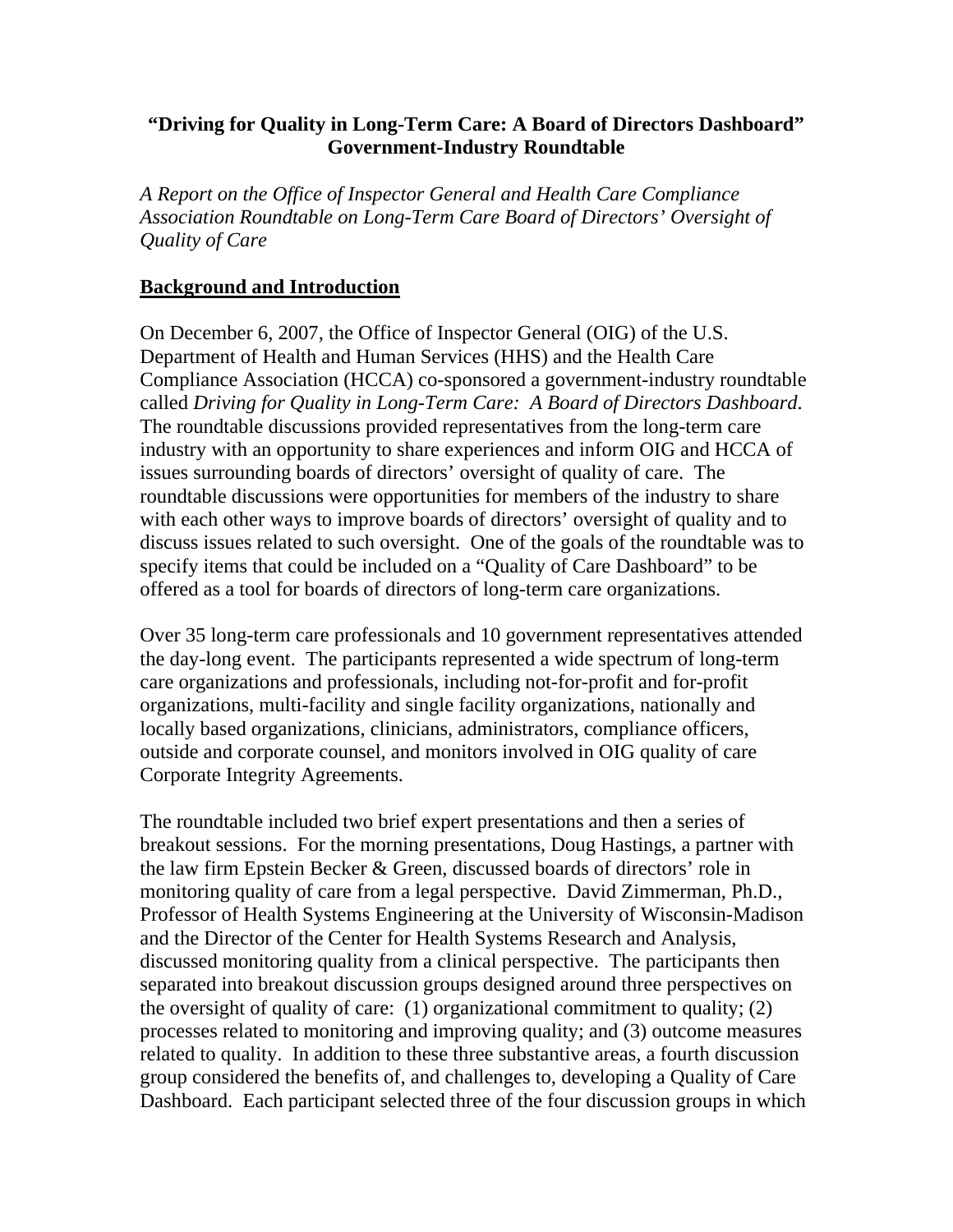to participate during the day.<sup>1</sup> Teams of OIG and HCCA representatives functioned as moderators and scribes for each group. At the conclusion of the day, the moderators and scribes presented summaries of the conversations that took place in their respective discussion groups.

Thanks to the collective efforts of all participants, the roundtable was judged to be a resounding success. There was a free exchange of ideas in a positive, collegial atmosphere. Because the objective of this collaboration was to share ideas and perspectives on boards of directors' oversight of quality of care, the group did not attempt to reach consensus, but we believe that all of the participants gained new insights into how to effectively engage a board of directors in improving quality.

In order to share these insights with a larger audience, the roundtable moderators and scribes agreed to prepare a written summary of the discussions that took place in their respective breakout groups. The summaries of the four breakout discussions provided below are based on the written summaries provided by the moderators and scribes. Where themes and topics were common to more than one discussion group, we tried to avoid repetitiveness as much as possible. In addition, a summary of key takeaways from the breakout groups is provided at Appendix C to this report. The views expressed in these summaries do not necessarily represent the views of OIG or HCCA.

### **Observations on Commitment to Quality**

 $\overline{a}$ 

The "Commitment" breakout groups discussed how boards of directors and their organizations can demonstrate a commitment to quality. A consistent theme in the Commitment discussion groups was that a commitment to quality needs to be communicated and demonstrated from the top – from the board of directors and management. Boards of directors can communicate a commitment to quality in the following ways:

**Provide a Forum for Quality Issues** – A fundamental indicator of an organization's commitment to quality is whether quality issues are regularly reported to the board of directors. Specifically, it is important to have a structure and forum for the Compliance Officer or other representative of the organization to communicate quality issues directly to the board.

<sup>&</sup>lt;sup>1</sup> The Discussion Group Preferences Form, which was completed by each participant and includes a brief description of the four breakout group topics, is provided at Appendix A to this report. In addition, on the day of roundtable discussion, participants in each group received a handout with questions designed to prompt discussion. Copies of those handouts are provided at Appendix B to this report.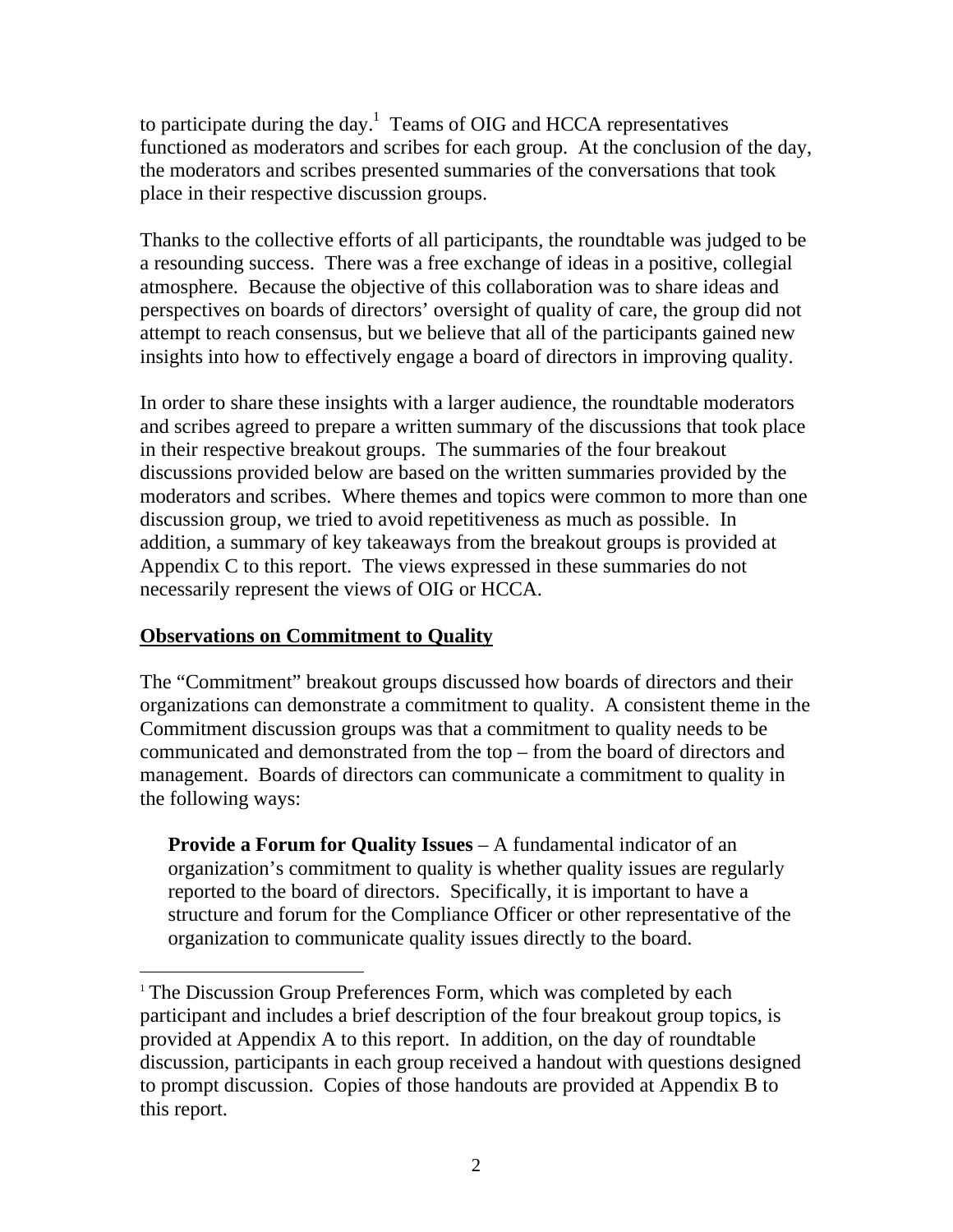**Demonstrate Board Engagement** – Boards of directors need to be engaged and to ask questions about quality. Boards of directors should not just passively receive reports about quality. Instead, they should feel comfortable asking the questions necessary for them to understand the information being reported and to determine whether quality issues are being addressed.

**Craft a Board Mission Statement or Resolution** – A board of directors' commitment to quality can be expressly stated in its mission statement or in a board resolution.

**Evaluate Organization's Culture** – Roundtable participants suggested that boards of directors should try to evaluate the organization's culture as it relates to quality. For example, boards should understand whether employees feel comfortable discussing quality issues openly.

**Demonstrate Commitment through Structures and Processes** – A key indicator of commitment to quality is whether the organization and its board of directors establish quality related structures and processes and regularly evaluate them. Boards of directors can hire independent clinicians or consultants to review their organizations' quality related structures and processes and provide expert advice to the board. Boards of directors can also demonstrate their commitment to quality by securing education for their members so they can better understand and evaluate the quality information reported from the organization. In addition, boards should seek to include members who have experience and expertise relating to quality.

**Effectively Allocate Resources** – When allocating the organization's resources, it is vital that boards of directors evaluate whether the board and management are responsive to quality concerns. For example, boards of directors should consider the quality implications of long-term strategic planning by taking into account identified quality issues. The failure to address staffing, infrastructure, equipment, and physical plant needs in the allocation of capital resources can adversely impact the quality of resident care.

#### **Observations on Process**

The "Process" breakout groups discussed the organizational structures and processes that relate to quality. There are several different structural tools that can be used to involve the board in quality improvement and to help boards of directors understand the tracking and measuring of quality. Suggested ideas included the following: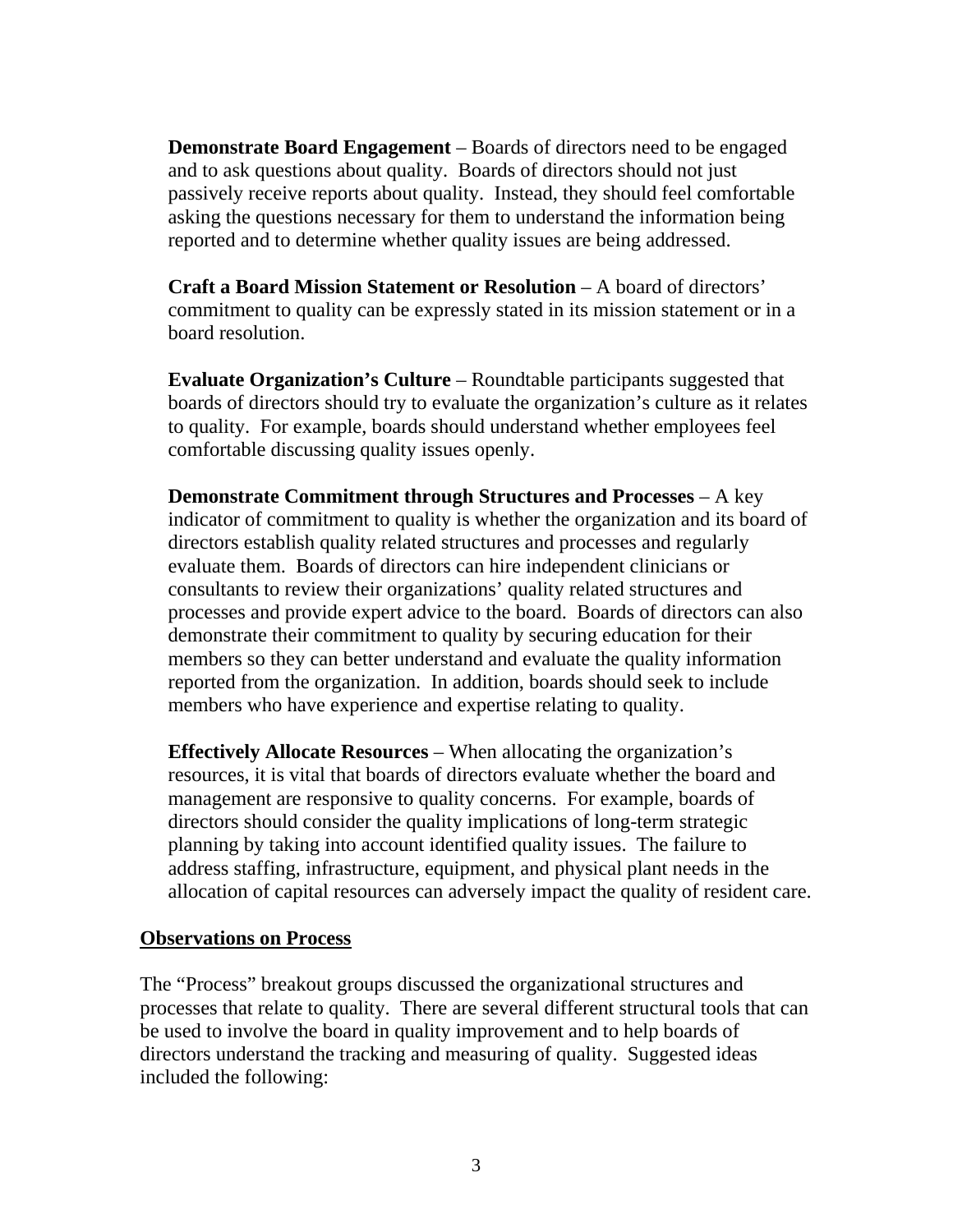**Provide Quality Data Reports for the Board** – It is vital that boards of directors receive on a regular basis reports that include quality data from which the board of directors can assess or benchmark quality issues and improvement. Common quality information and data include patient and customer satisfaction, financial measures, staffing and nursing hours, and hotline calls. There are also specific quality of care data, such as increases in the number of patient falls, pressure ulcers, use of restraints, and poor outcomes in the management of diabetic patients.

**Validate Quality Reports** – A board needs to have the capacity to validate the data and information received from management. The board should have access to experts, whether internal or external, who can assist in validating key information. To illustrate, the information could be independently verified by internal audit, external consultants, or surveys conducted by outside vendors or external entities.

**Develop Board Expertise and Understanding of Quality Information** – Boards should have frequent and focused discussions about the organization's quality reports. It is important that boards not just receive quality data, but also drill down on the data and ask critical questions. While some boards have a level of comfort looking at quality related issues, other boards may lack the expertise to understand quality issues. Accordingly, boards of directors should receive education about quality, which they can receive from a variety of sources, such as internal presentations, external experts, attending conferences, and reviewing quality related articles and publications. To manage this responsibility, boards should consider creating a subcommittee, which can develop a more in-depth understanding of and familiarity with quality issues.

**Promote the Free Flow of Information** – Boards need to ensure that their organizations have a process in which information concerning quality problems flows freely to all individuals who have a need to know. The board must be assured that management does not filter out important information or fail to present all the critical facts to the board.

**Coordinate a Response to Quality Issues** – The board should evaluate whether the organization takes appropriate corrective actions to address both singular and systemic quality problems. Frequently, "low hanging fruit" or a "BandAid approach" addresses only the one issue that has been identified and does not fix the system issue. It is vital to evaluate whether the organization has a coordinated approach between medical staff, compliance, quality, and risk management to identify and respond to quality problems in a manner that stresses both compliance with the law and focuses on providing the best quality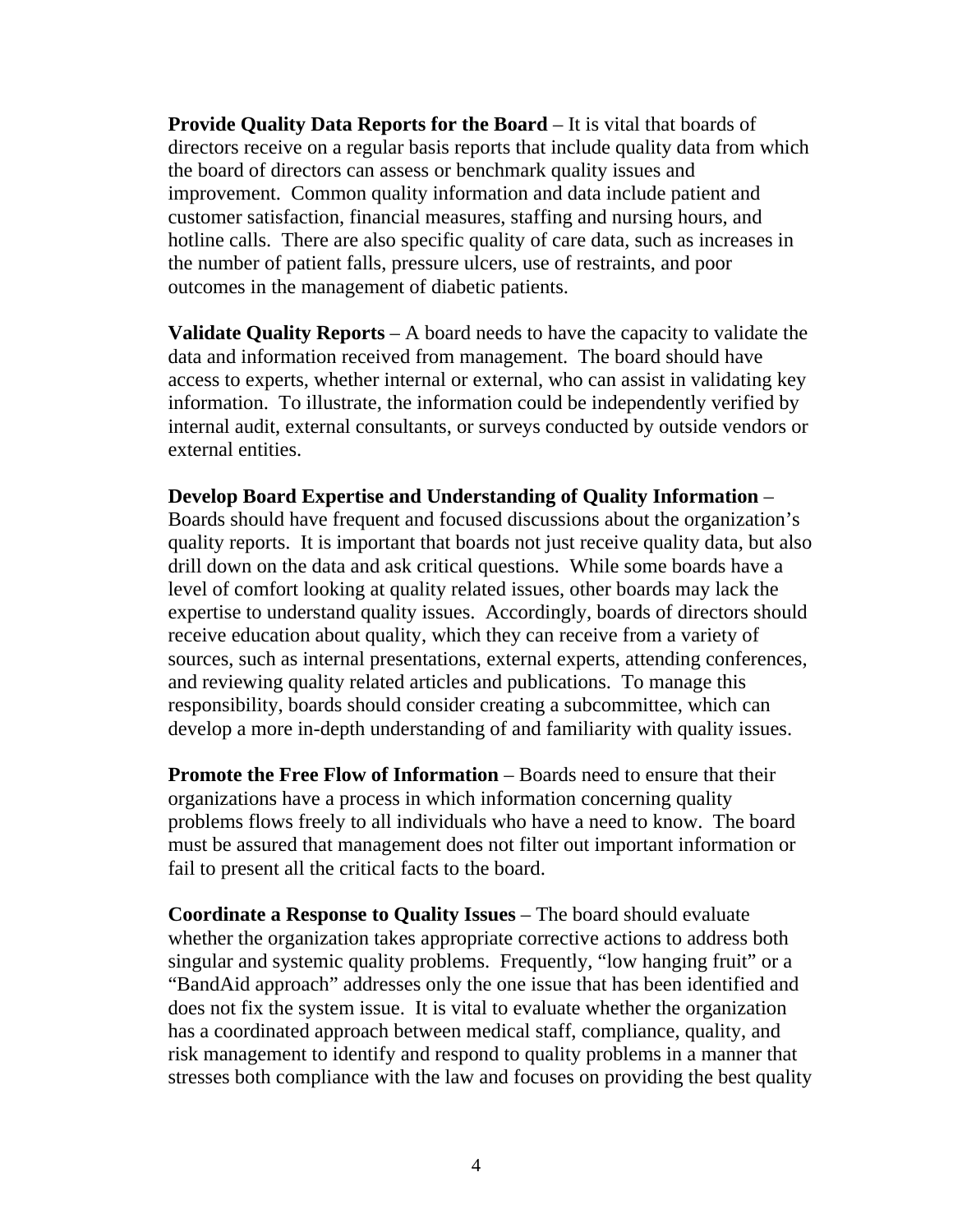of care. Some of the tools recommended to assist the board in evaluating these issues are:

> 1. **Promote Active Questioning by the Board** – The board of directors needs to ask questions as to (1) why a quality problem occurred, and (2) what management is doing to fix the problem and to prevent it from happening again. Simply put, board members should not be afraid to ask difficult questions.

> 2. **Retain an Outside Expertise/Consultant** – The board could engage an external expert or consultant to review the organization's policies, procedures, and processes, as needed.

3. **Monitor Staff Training and Turnover** – Lack of staff competency and high staff turnover could indicate that the organization's processes are not adequate. Staff education should be provided on an ongoing basis due to staff turnovers and to ensure that the organization has competent staff.

#### **Observations on Outcomes**

The "Outcome" breakout group discussions centered around providing the board with actual measurements used to assess the organization's performance on identified quality of care standards. More specifically, the Outcome groups discussed what outcome information can provide insight into the quality of care provided and how that outcome information can be utilized. For outcome information and data to be meaningful, it should be presented to the board in a consistent and useful way. It is also important that board members receive the education and training necessary to understand the outcome information and data reported to them. Outcome information is useful because it can reveal problems with the organization's structures and processes. Accordingly, management should be prepared to report not just the outcome data, but also the processes that lead to the outcomes. The outcome data that an organization reports to its board of directors may change over time in response to identified issues and priorities.

There are key outcome categories that have proven to be valuable measures and effective in assisting boards with meeting their oversight responsibilities. Participants consistently identified the following categories as valuable measures to consider when designing a Quality of Care Dashboard:

**Survey Results** – Surveys performed by the State survey agency, including information regarding deficiencies and fines, and outcomes relating to accreditation provide useful information about quality. Boards should consider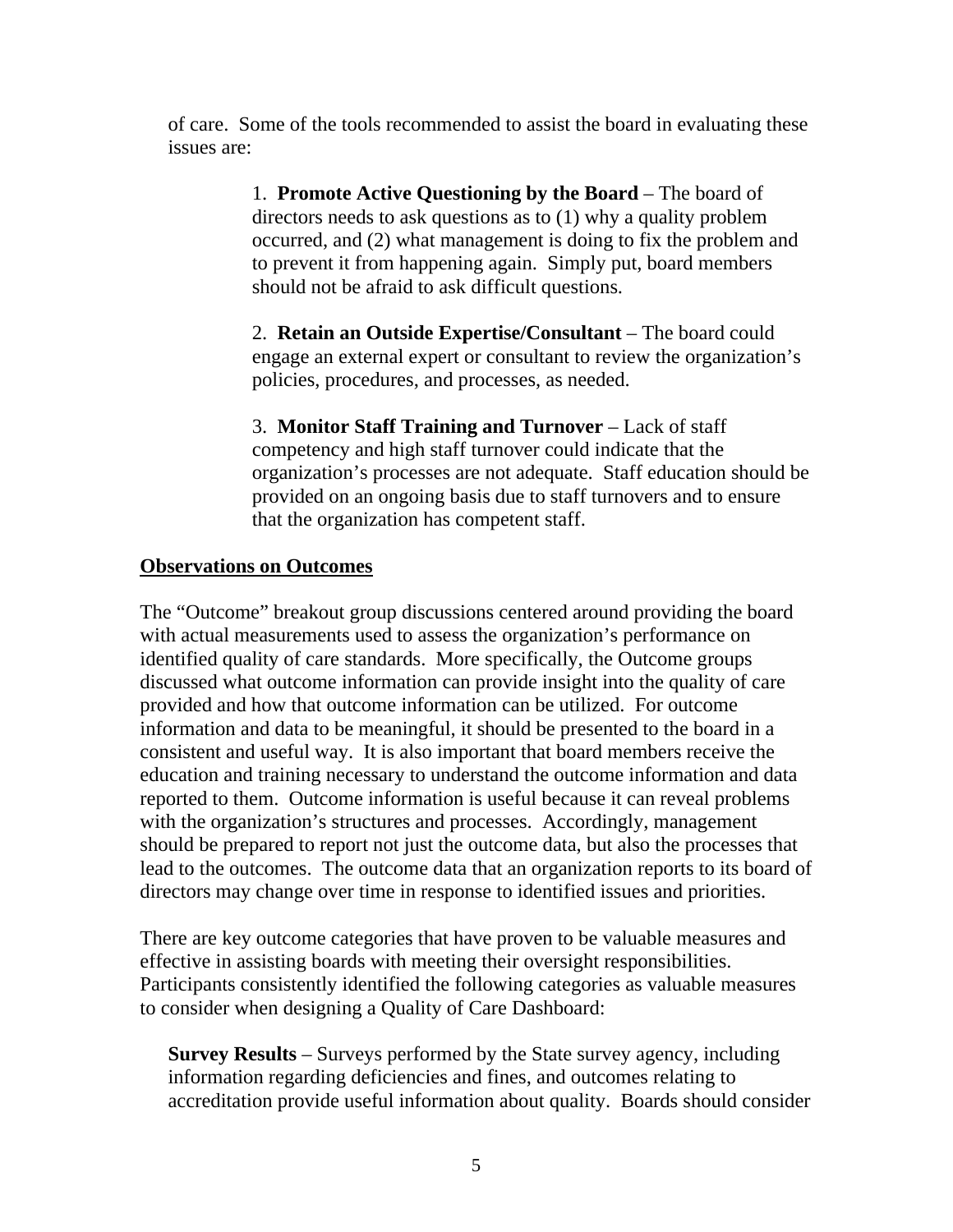measuring the progress of facilities and trending the survey data from year to year.

**Resident Outcomes and Care Delivery** – Outcome and care delivery data such as Quality Indicators and Quality Measures can provide useful information about whether there are potential quality issues, as well as areas that may need additional focus and resources.

**Events Reporting** – A summary of the organization's outcomes on events that are required to be reported to the government can provide useful information and assist in identifying patterns of quality problems, as well as areas where processes are effective and quality initiatives are successful.

**Complaints** – Ongoing review and trend reporting of complaints from patients and family members, hotline complaints, and staff concerns regarding patient care can provide useful information regarding potential quality of care problems.

**Resident and Family Satisfaction Surveys** – Ongoing review and analysis of the results of well written resident and family satisfaction surveys can be insightful. Many participants noted that it is helpful to choose a widely used survey so that the organization can compare itself to other organizations across the Nation or State.

**Staff Satisfaction and Surveys** – Ongoing review and analysis of data regarding staff retention and turnover, as well as staff surveys, can also provide useful information that may help the organization be proactive in addressing quality issues.

**Financial Indicators** – Financial indicators can be linked to quality of care issues. An organization's financial woes can be a bellwether for quality of care problems. For example, a reduced census and high accounts payable could quickly result in serious quality problems. Other financial indicators of quality issues include the percent of loss time claimed, workers compensation claims, litigation expenses, and denied claims.

### **Observations on Challenges and Opportunities for Implementation of a Quality of Care Dashboard**

The "Challenges and Opportunities" breakout group discussions related to broader issues of board of director involvement with quality of care and the use of a Quality of Care Dashboard. The goal is an overall improvement in the quality of the care delivered at each facility and a Quality of Care Dashboard, or quality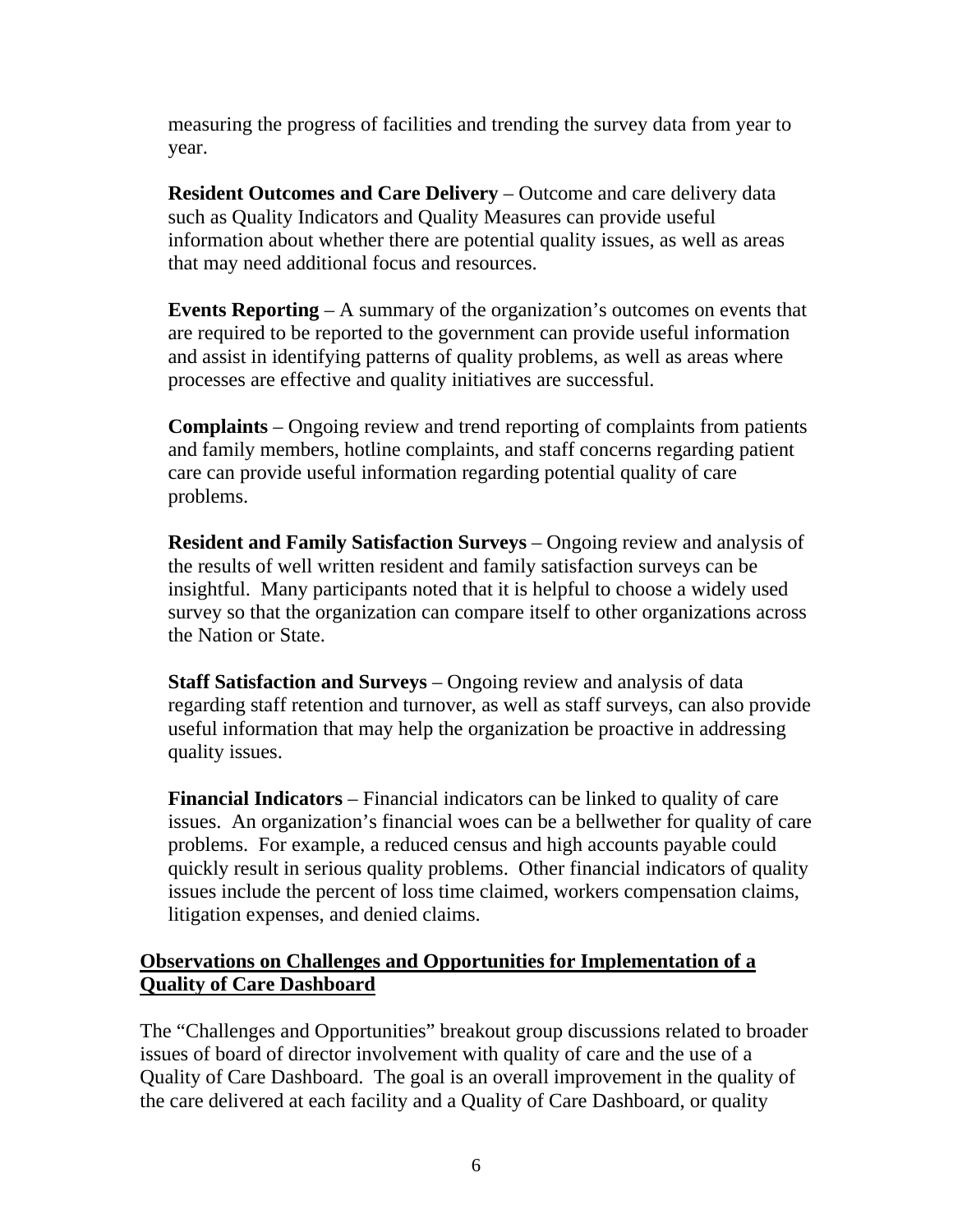measures in a broader dashboard, can be a valuable tool in achieving that goal. There are, however, consequences and obstacles inherent in developing an effective Quality of Care Dashboard. These challenges and opportunities must be examined within this tension.

**"One Size Does Not Fit All"** – A Quality of Care Dashboard must be tailored to meet the specific needs and sophistication of the board members and the entity. Given the variations in attributes and competencies of board members, and the governing structures of different boards, a dashboard will vary based on these characteristics. The Quality of Care Dashboard must contain quality indicators that are appropriate for the level of education and diversity of the board.

**Beware of Information Overload** – In constructing the appropriate dashboard, the organization must determine the amount and type of information to provide to the board about quality indicators. With limited time and resources, each board must prioritize the information it receives, while at the same time effectively exercise proper oversight.

**Consider Legal Liability Concerns** – Board members could face legal exposure for overseeing the quality of care delivered at a facility. Boards must balance the potential legal liability for board members who are truly educated about the quality indicators at a facility against the board's need for information to effectively exercise its oversight responsibility.

**Scrutinize Available Quality Measures** – Science regarding quality measures seems to lag behind other measures in health care. The board could be falsely assured that there are no quality problems and could also incorrectly think that there is a quality problem based on quality measures. As a result, structure and process issues may be more important than outcome measures in assessing the quality of resident care.

On the other hand, the opportunities presented by implementation and use of a Quality of Care Dashboard include the following:

**The Board Sets Quality as a Priority** – Board leadership sets the tone of the organization. When employees and residents know that the board of directors values the quality of care delivered and not simply profit margins, quality care becomes a priority throughout the entire organization. Both good and bad care can be improved. By using a Quality of Care Dashboard, and effectively managing the information received, the board will reinforce that quality of care is pivotal to the mission of the organization.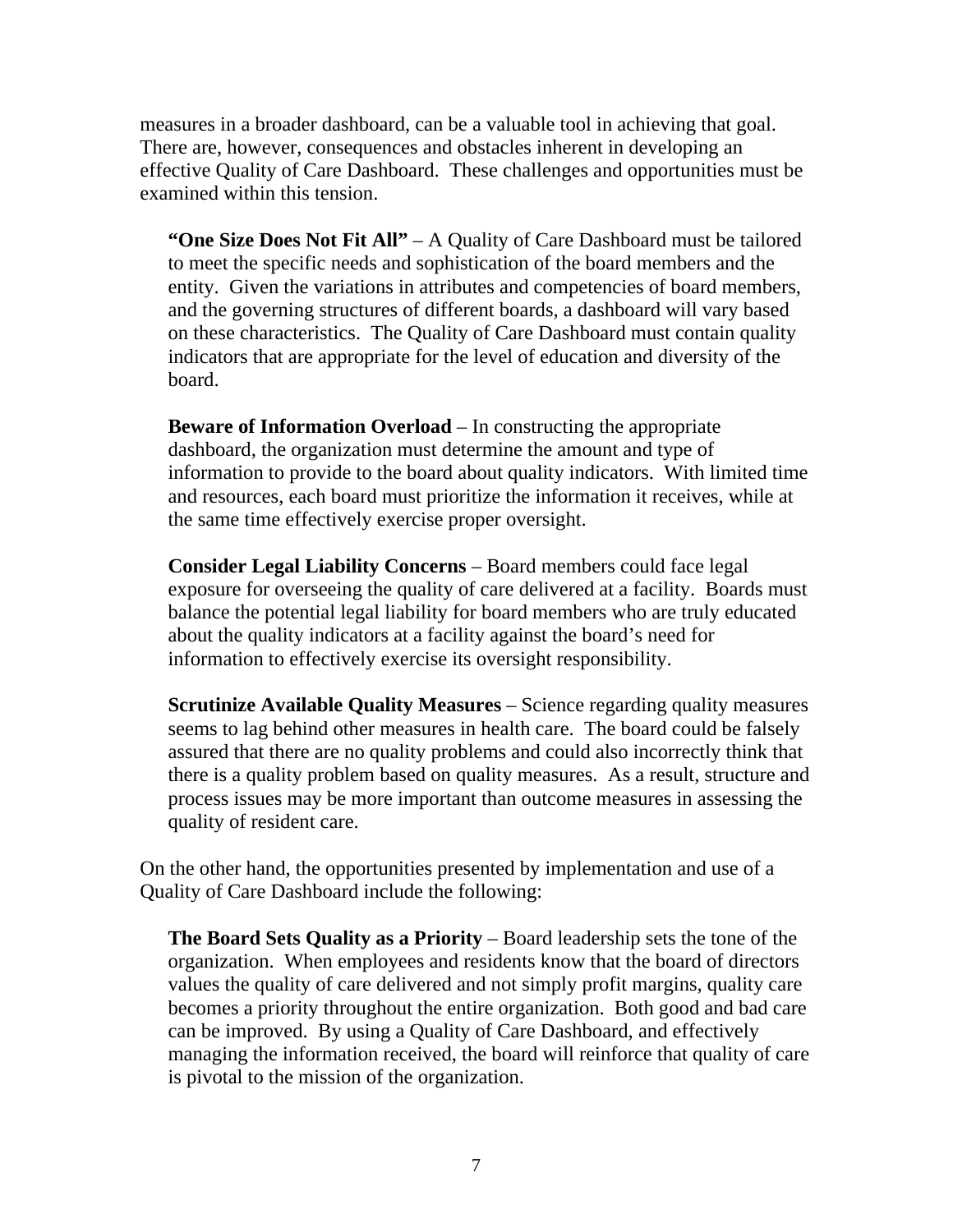**Financial Indicators Are Entwined with Quality** – Quality and financial data are interwoven. When a facility is having cash flow problems, the quality of care delivered may suffer. Similarly, care will suffer when there are insufficient funds for training, education, and staffing. Money and quality are two sides of the same coin. When board members are effectively monitoring the quality indicators at a facility, they will also be learning valuable information about the financial health of the entity.

**Quality Impacts the Success of the Organization** – The quality of the care delivered is tied to every aspect of a facility – for example, liability for medical malpractice cases and government investigations, the facility's reputation in the community, the ability to attract residents, and maintaining census levels. When there is a decline in the quality of care delivered at a facility, it will permeate the facility at every level. Good quality of care ultimately leads to improved census and staff morale.

#### **Conclusion**

We are very pleased with the outcome of this collaborative effort between OIG, HCCA, and the long-term care industry representatives who participated in the roundtable. Participants explored many of the issues confronting the boards of directors of long-term care organizations in their oversight of the quality of resident care. Both government and industry participants gained new insights into the challenges and opportunities created by using a Quality of Care Dashboard as a tool to provide boards of directors a means to assess and oversee the organization's performance on identified quality of care issues.

We believe that the outcome of the roundtable discussions will foster a greater understanding of how the government and long-term care industry can work together to protect the integrity of the long-term care system and improve the quality of care provided to Federal health care program beneficiaries. Given the constructive discussion among the participants, we will consider creating additional opportunities for government-industry exchanges on quality of care issues.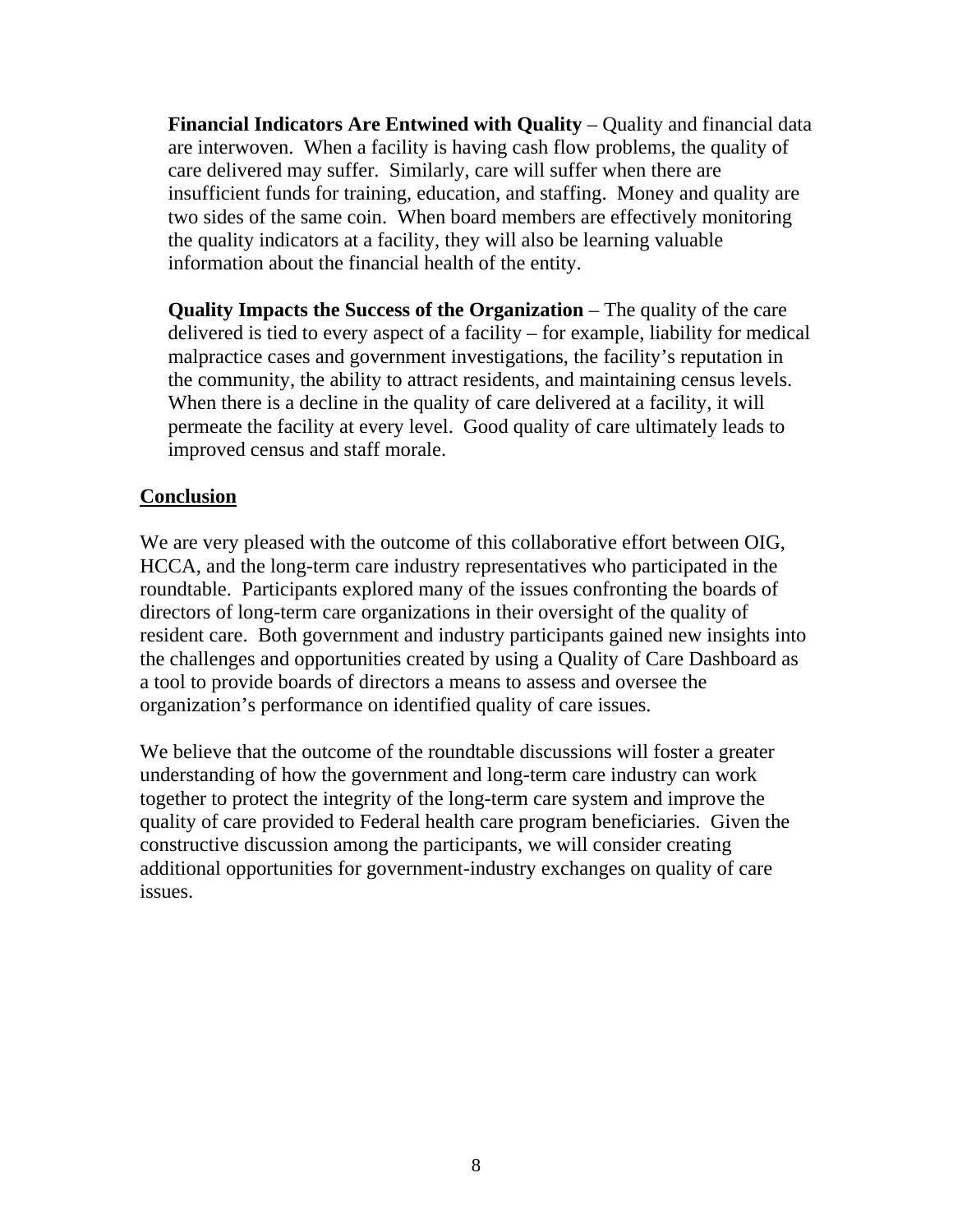## **APPENDIX A** DISCUSSION GROUP PREFERENCES

#### PLEASE COMPLETE AND E-MAIL *or* FAX THIS RESPONSE TO Margaret Dragon margaret.dragon@hcca-info.org / 781/593-4920 **by November 5, 2007**

To: Margaret Dragon, HCCA Roundtable Staff

| From: Name ( <i>Please Print</i> ) |              |
|------------------------------------|--------------|
| Job Title                          |              |
| Organization                       | Office Phone |

#### PLEASE PRIORITIZE YOUR FOUR CHOICES FROM AMONG THESE BREAKOUT GROUP DISCUSSION TOPICS TO BE OFFERED DURING THE ROUNDTABLE DISCUSSION ON DECEMBER 6: (*1 = your top choice; 4 = your last choice*)

#### A. **Commitment** / Breakout Discussion Group:

**Description:** What is the level of the organization's commitment to quality of care? Does the Board of Directors know the resources devoted to direct resident care, ancillary services and other care related costs, and administrative and capital costs? Is the organization making progress toward commitment of resources to measure, track, and improve the quality of long term care services? How does the Board of Directors know whether the organization has committed sufficient resources to staff recruitment and training and to effective quality improvement and quality assessment systems? What other indications of commitment might be included in a dashboard?

#### \_\_\_\_\_\_\_\_ B. **Process** / Breakout Discussion Group

**Description:** How does the organization track and measure quality of care? Are there effective processes in place to identify and respond to problems? Does the organization have adequate processes in place to track and measure the quality of resident care? What other process indicators might be included in a dashboard?

#### \_\_\_\_\_\_\_\_ C. **Outcomes** / Breakout Discussion Group

**Description:** How does the Board of Directors know whether the organization is providing quality care? How can the Board of Directors determine whether there are areas where care is deficient? What clinical and non-clinical outcomes, including indications of proper delivery as well as patient outcomes, tracked and reported over time, would indicate to the Board of Directors that the organization is providing quality care? What clinical and nonclinical outcomes and characteristics of care delivery would indicate that services and care provided by the organization are improving? What other outcomes might be included in a dashboard?

 \_\_\_\_\_\_\_\_ D. **Board Challenges and Opportunities for Dashboard Implementation Description:** What issues should a Board of Directors and the organization consider in designing and implementing a quality of care dashboard? How should the dashboard of indicators be shared with the Board of Directors? What role should the Board of Directors play if a dashboard indicator provides data to indicate quality of care is deficient? What other issues should be addressed in the development and use of a care dashboard for long term care?

\*\*\*We will attempt to accommodate all requests. Those who respond early will have the greatest opportunity to secure their breakout discussion group preferences.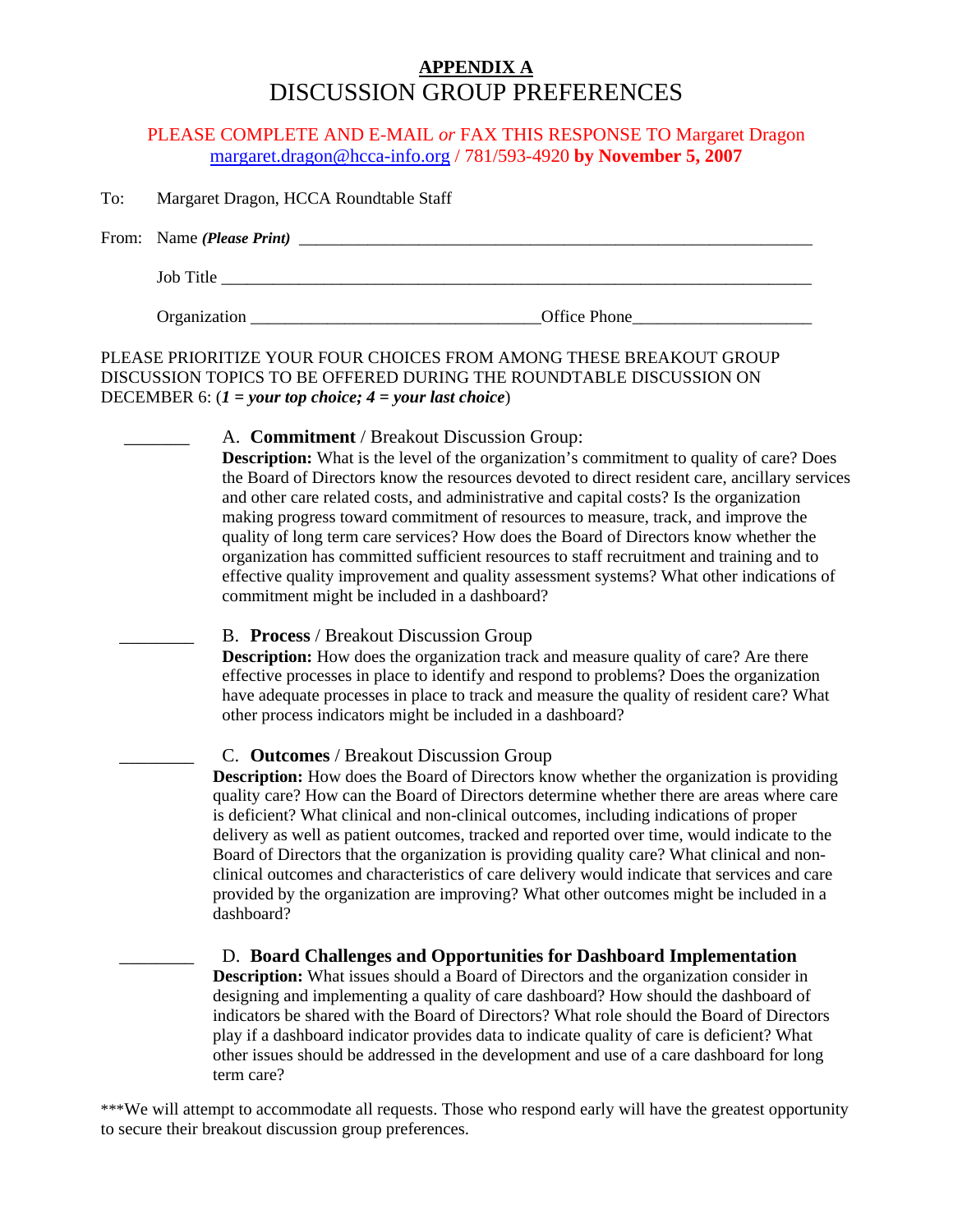## **APPENDIX B**

# **Commitment**

How does the Board of Directors determine:

- The organization's commitment to quality of care?
- Whether the organization has committed sufficient resources to direct resident care, ancillary services, and staff recruitment and training?
- Whether the organization is committing adequate resources to measure and improve the quality of services?

What indications of commitment might be included in a dashboard?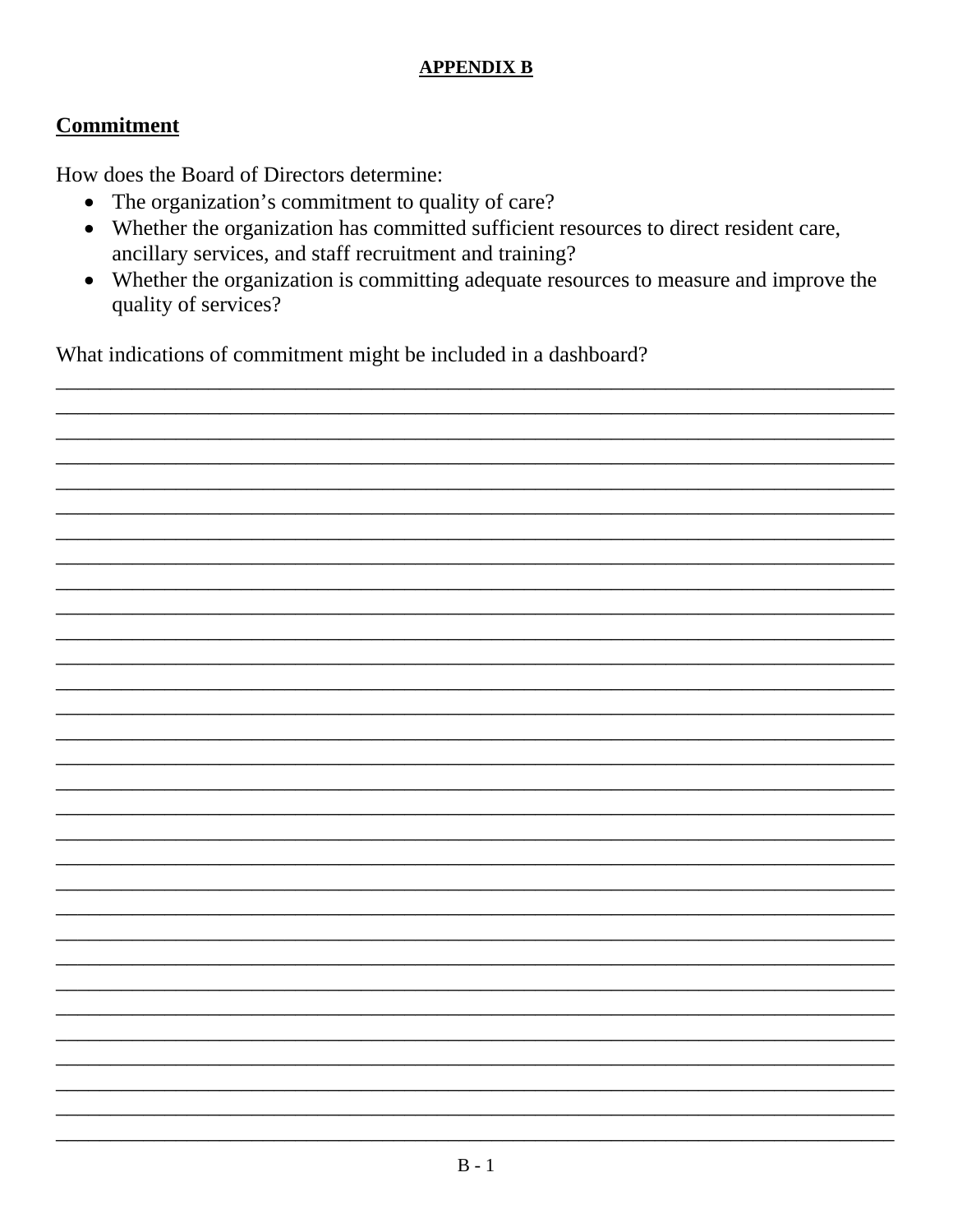# **Process**

How does the Board of Directors determine:

- How the organization tracks and measures the quality of resident care?
- Whether there are effective processes in place to identify and respond to quality problems?
- Whether those processes are adequate?

What process indicators might be included in a dashboard?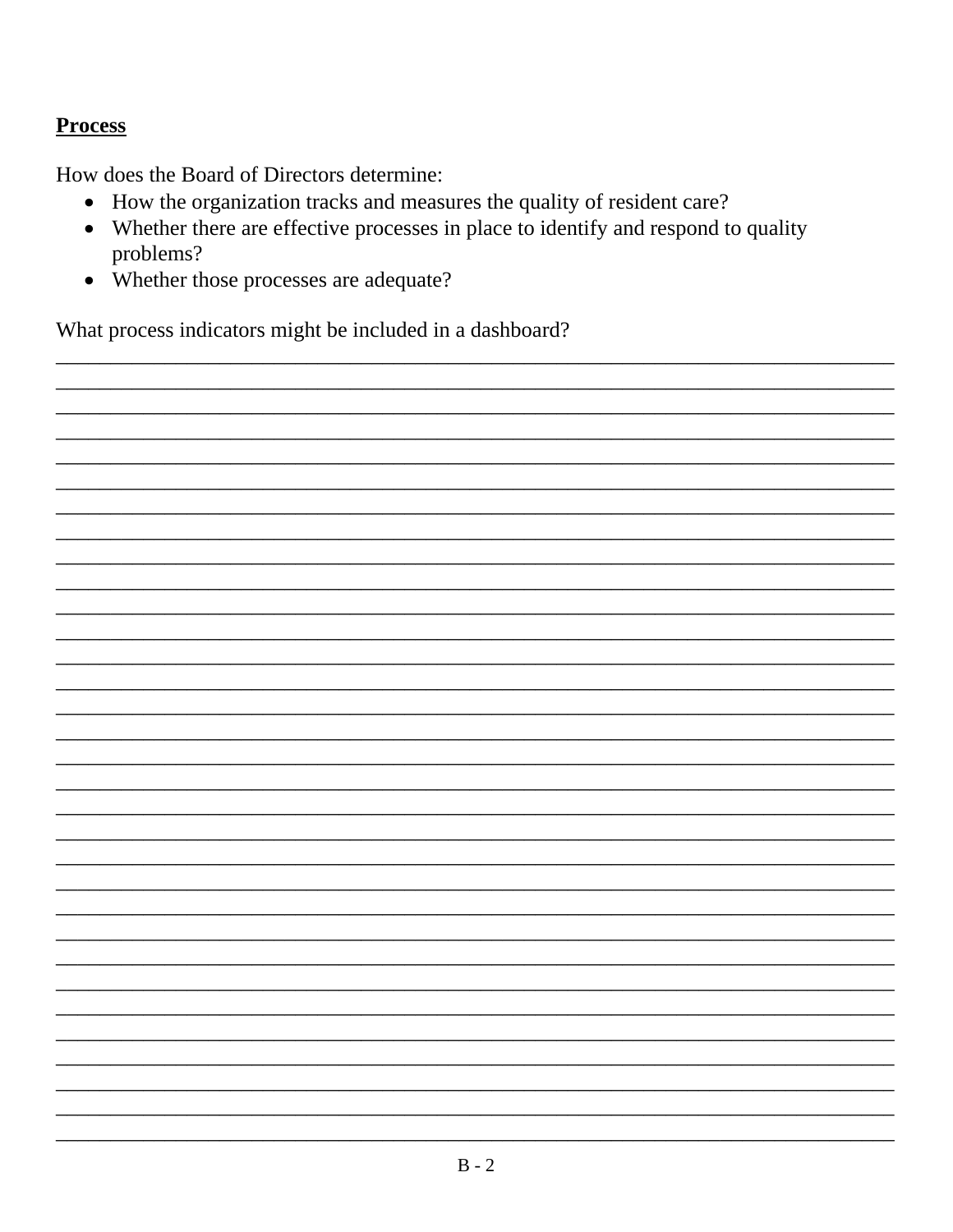# **Outcome**

How does the Board of Directors determine:

- Whether the organization is providing quality care to its residents?
- Whether there are areas where resident care is deficient?
- Whether the services and care provided by the organization are improving?

What clinical and non-clinical outcome measurements might be included in a dashboard?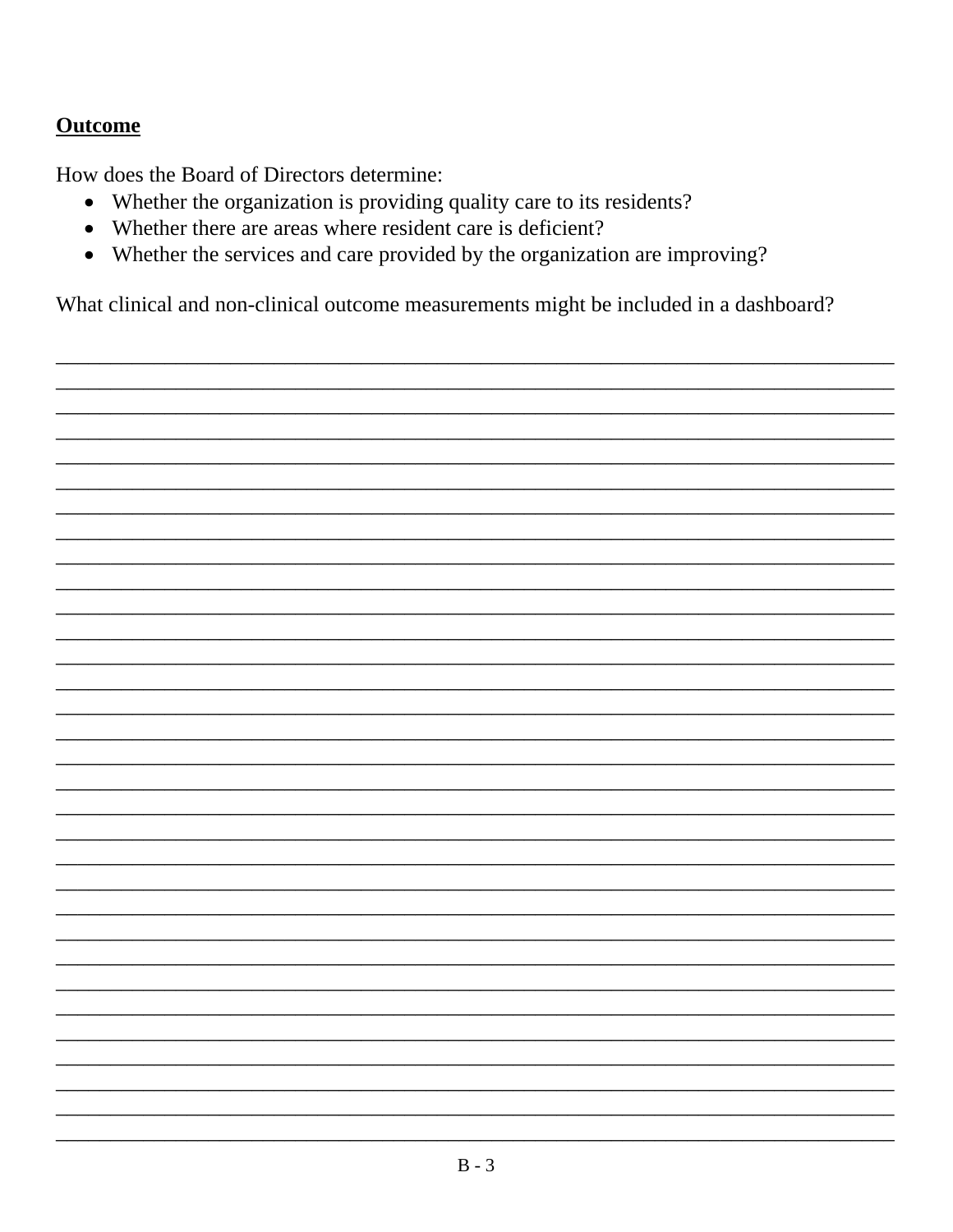# **Challenges and Opportunities for Implementation of a Quality of Care Dashboard**

How does the Board determine:

- What legal issues should be considered in designing and implementing a quality of care dashboard?
- The role of the Board in addressing quality of care issues?
- The expected benefits of using a quality of care dashboard?

What issues should be addressed in the design and use of a quality of care dashboard?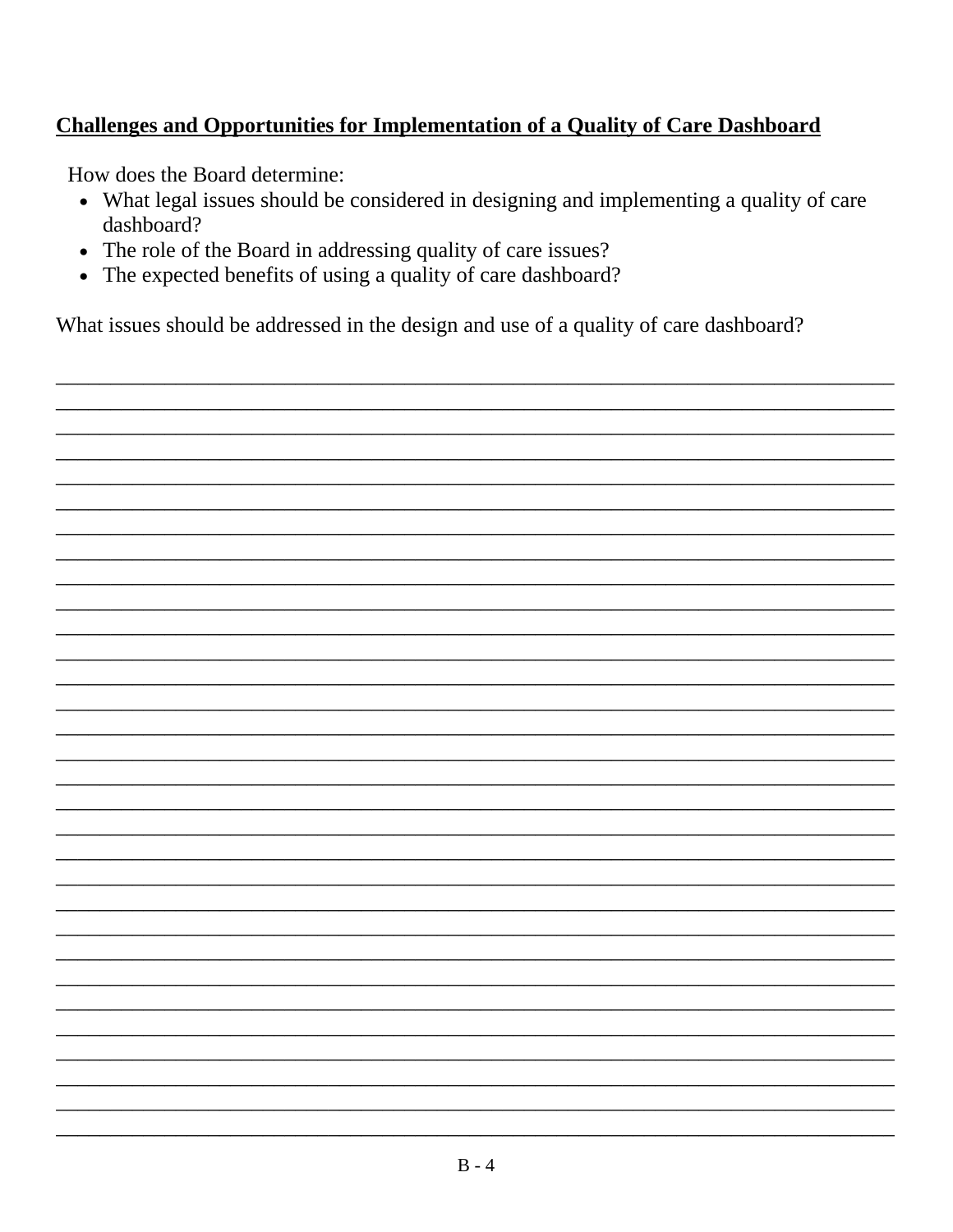#### **APPENDIX C**

### **"Driving for Quality in Long-Term Care: A Board of Directors Dashboard" Government-Industry Roundtable**

# **KEY TAKEAWAYS**

### **COMMITMENT**

Boards of directors can evaluate and demonstrate their commitment, and their organization's commitment, to providing quality resident care by asking the following questions:

- Does the board receive regular reports on quality?
- Do the board members understand the reports they receive?
- Are board members receiving training on quality?
- Is quality part of strategic and capital planning?
- Are adequate resources devoted to staff training and retention?

# **PROCESS**

Key structural processes refer to ways to help boards of directors operate in practice to address identified risks and understand the tracking and measuring of quality and to involve the board in quality improvement include the following:

- Regular reports to the board of directors on quality data and issues;
- Frequent and focused board-level discussions of the organization's quality reports;
- A coordinated response, with board oversight, to identified quality problems;
- Investing in staff retention, training, and competency.

# **OUTCOMES**

There are key outcome categories that have proven to be valuable and effective in assisting the board with meeting their oversight responsibilities. The following questions can help boards of directors use these key categories of outcome information to develop measures and assess the actual performance of the organization on identified quality of care standards.

- How does the management measure whether the residents are having good quality outcomes and is this tracking being consistently reported to the board in a useful way?
- How are the facilities doing on state surveys? Trend data and contrast and compare. Is it better or worse than previous years?